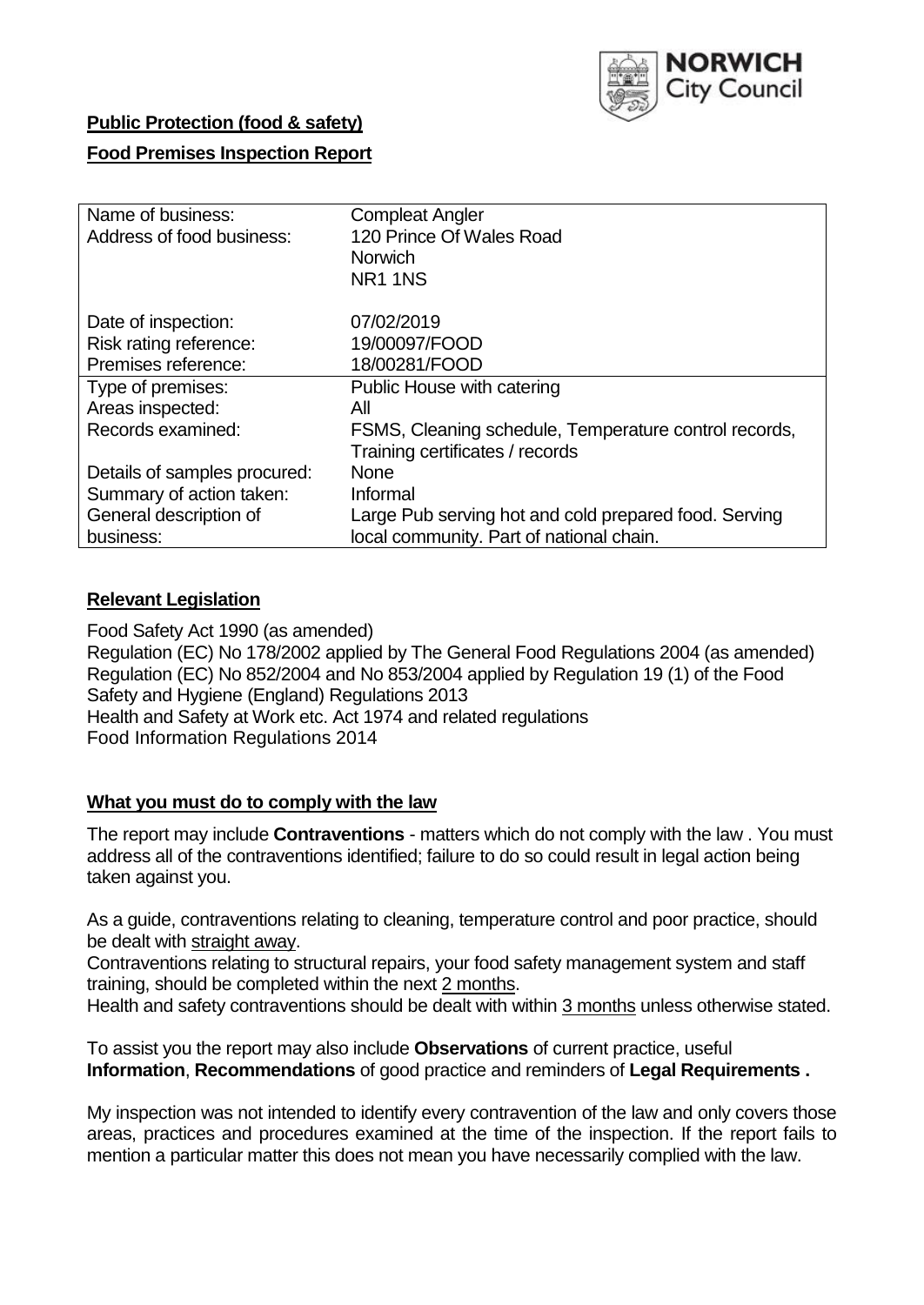# **FOOD SAFETY**

### **How we calculate your Food Hygiene Rating:**

The food safety section has been divided into the three areas which you are scored against for the hygiene rating: 1. food hygiene and safety procedures, 2. structural requirements and 3. confidence in management/control procedures. Each section begins with a summary of what was observed and the score you have been given. Details of how these scores combine to produce your overall food hygiene rating are shown in the table.

| <b>Compliance Area</b>                     |          |    |                | <b>You Score</b> |           |    |           |    |                |  |  |
|--------------------------------------------|----------|----|----------------|------------------|-----------|----|-----------|----|----------------|--|--|
| Food Hygiene and Safety                    |          |    |                | $\Omega$         | 5         | 10 | 15        | 20 | 25             |  |  |
| <b>Structure and Cleaning</b>              |          |    | $\overline{0}$ | 5                | 10        | 15 | 20        | 25 |                |  |  |
| Confidence in management & control systems |          |    | $\overline{0}$ | 5                | 10        | 15 | 20        | 30 |                |  |  |
|                                            |          |    |                |                  |           |    |           |    |                |  |  |
| <b>Your Total score</b>                    | $0 - 15$ | 20 | $25 - 30$      |                  | $35 - 40$ |    | $45 - 50$ |    | > 50           |  |  |
| Your Worst score                           | 5        | 10 | 10             |                  | 15        |    | 20        |    |                |  |  |
|                                            |          |    |                |                  |           |    |           |    |                |  |  |
| <b>Your Rating is</b>                      | 5        | 4. | 3              |                  | 2         |    |           |    | $\overline{0}$ |  |  |

Your Food Hygiene Rating is 5 - a very good standard

000005

# **1. Food Hygiene and Safety**

Food hygiene standards are high. You demonstrated a very good standard of compliance with legal requirements. You have safe food handling practices and procedures and all the necessary control measures to prevent cross-contamination are in place. Some minor contraventions require your attention. **(Score 5)**

## Contamination risks

**Observation** I was pleased to see you were able to demonstrate effective controls to prevent cross-contamination.

#### Hand-washing

**Observation** I was pleased to see hand washing was well managed.

#### Personal Hygiene

**Observation** I was pleased to see that standards of personal hygiene were high.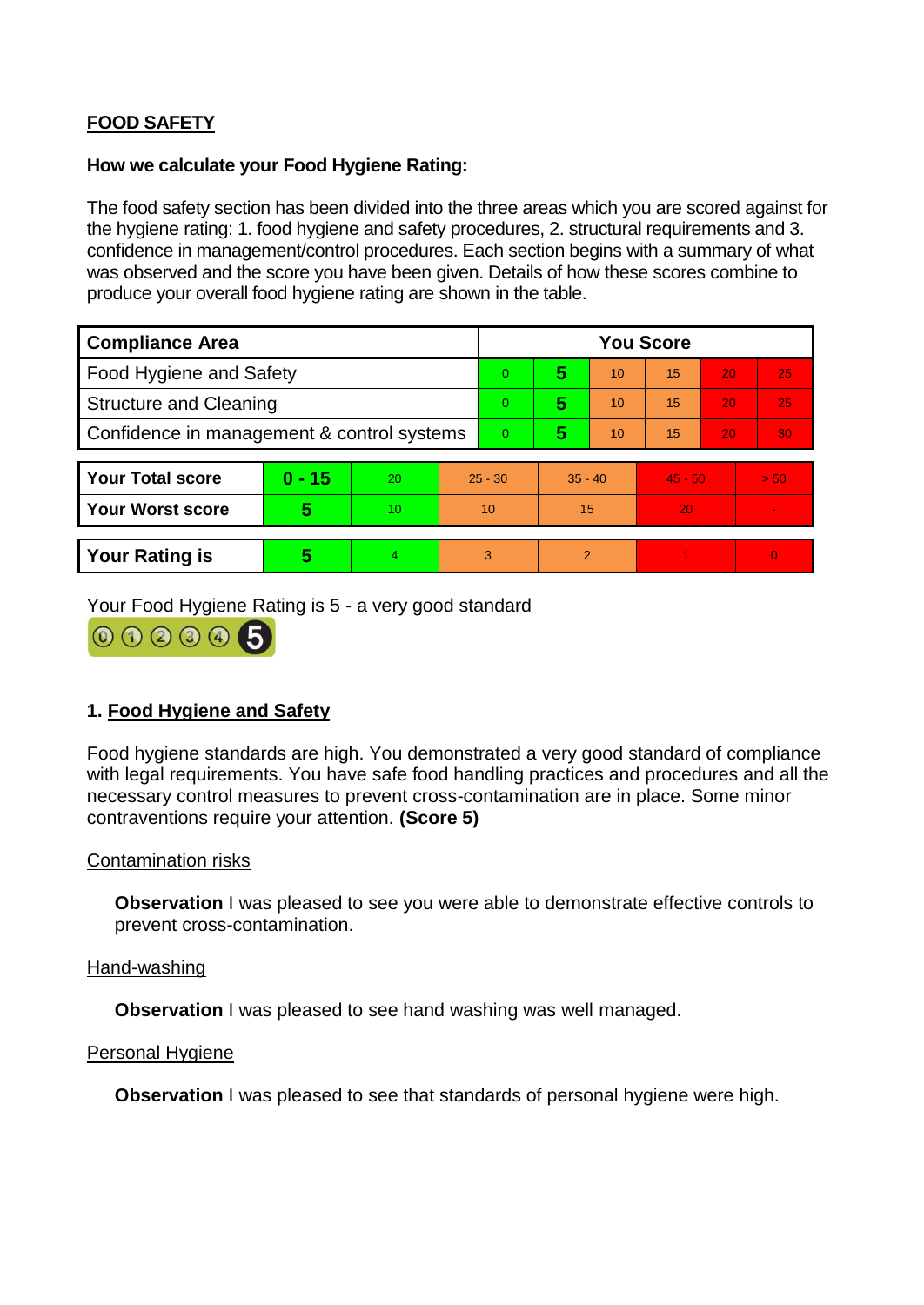## Temperature Control

**Observation** I was pleased to see you were able to limit bacterial growth and/or survival by applying appropriate temperature controls at points critical to food safety and that you were monitoring temperatures.

# Unfit food

**Contravention** The following food was unfit (and was seized or destroyed in my presence) because it was either; past its use by date; did not conform to food safety requirements;

- 2 carton of fresh cream passed manufacturers 'Use by' dates
- 2 un-opened packets of ready to eat washed salad leaves passed indicated 'Use by' date

# **2. Structure and Cleaning**

The structure facilities and standard of cleaning and maintenance are all of a good standard and only minor repairs and/or improvements are required. Pest control and waste disposal provisions are adequate. The minor contraventions require your attention. **(Score 5)**

## Cleaning of Structure

**Observation** The kitchen had been well maintained and the standard of cleaning was good.

#### Cleaning Chemicals / Materials / Equipment and Methods

**Observation** I was pleased to see that the premises was kept clean and that your cleaning materials, methods and equipment were able to minimise the spread of harmful bacteria between surfaces.

#### **Maintenance**

**Contravention** The following had not been suitably maintained and must be repaired or replaced:

- bulb missing to lobby of ladies wc in basement toilets
- damaged/cracked wall tiles underneath dedicated wash hand basin behind main bar

## Pest Control

**Observation** I was pleased to see that the premises was proofed against the entry of pests and that pest control procedures were in place.